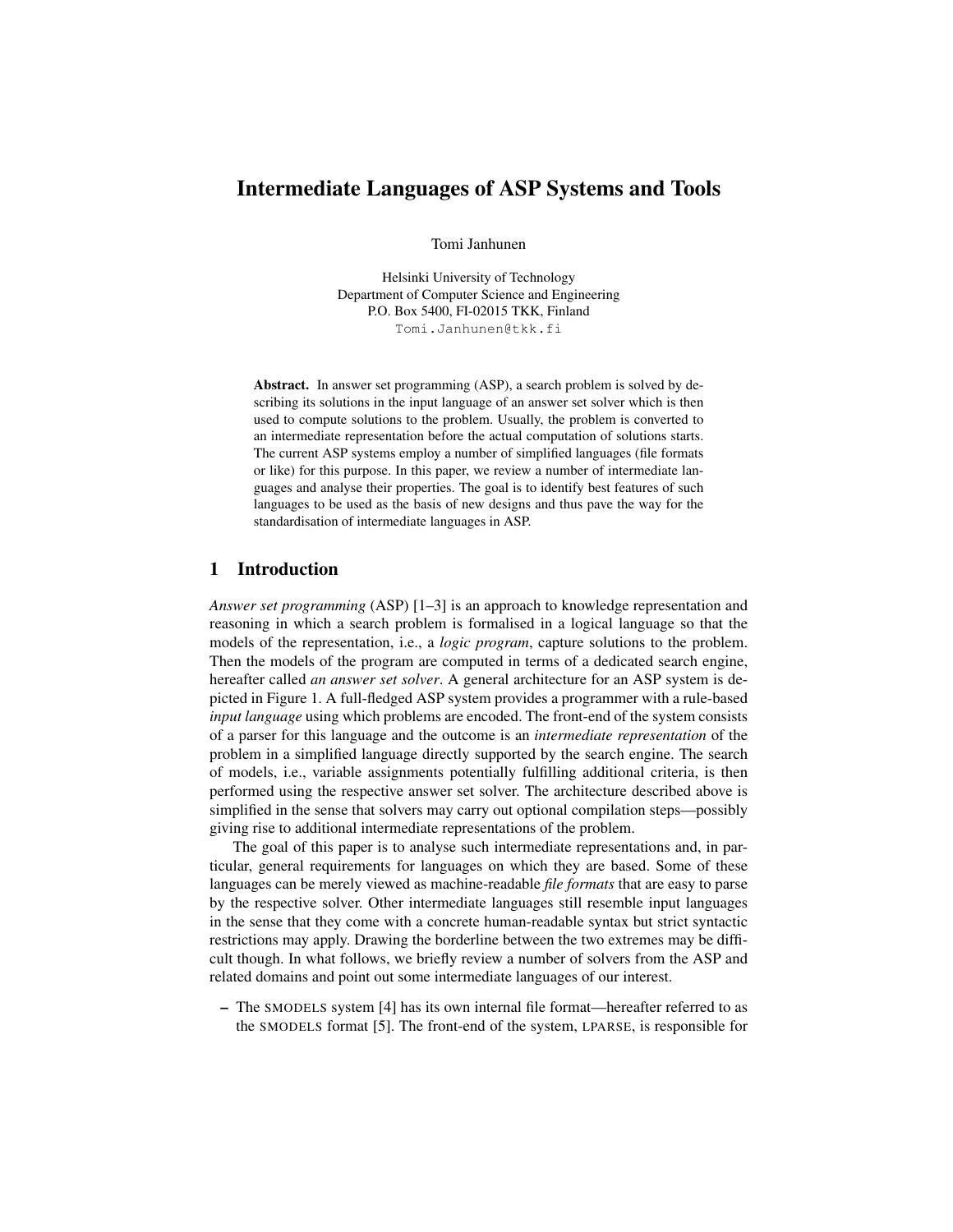

Fig. 1. General Architecture for Answer Set Programming

grounding and partially evaluating the input program which is then passed to the SMODELS engine in the internal format. The user can access this representation but it is not human-readable because of the numerical representation of rules.

- The Center for Discrete Mathematics and Theoretical Computer Science at Rutgers University (DIMACS) has specified two formats for propositional satisfiability problems [6]. The DIMACS/CNF format is the input language for many satisfiability (SAT) solvers<sup>1</sup>. In analogy to the SMODELS format, this format enables the representation of propositional theories in *conjunctive normal form* (CNF).
- A number of ASP systems compile logic programs into propositional theories using Clark's completion procedure [7]. However, additional constraints called *loop formulas* are incrementally introduced to capture answer sets in general. This is the strategy behind the ASSAT [8] and CMODELS [9] systems which understand a subset of the SMODELS format as their input language. The DIMACS/CNF format is used as an intermediate representation for the completion and loop formulas. The author [10] has developed a single-shot transformation for the same purpose. The respective implementation, i.e., the LP2SAT system, supports a subset of the SMODELS format and produces a DIMACS/CNF representation of the program.
- There are mainly two systems developed for disjunctive logic programming: DLV [11] and GNT [12]. As reported by Koch et al. [13], the former system exploits SAT technology in checking the minimality of stable models. This implies that the DIMACS/CNF is used at least indirectly by DLV but the user has no access to the representation. On the other hand, the GNT system consists of two cooperating instances of the SMODELS engine. When GNT is used, disjunctive programs are instantiated using LPARSE and hence an extension of the SMODELS format is used. More recently, the CMODELS system was also extended for proper disjunctive rules.
- *Boolean circuits* (BCs) provide a viable alternative to propositional formulas as they are able to share structure in a very natural way. The BCSAT system [14] implements a check for BC satisfiability and it is based on a file format of its own [15]. The original BCSAT engine solved BCs in this format directly but now an optimised translation into DIMACS/CNF is provided to exploit the rapid improvement of SAT solvers. Therefore we view the BCSAT format as an intermediate language.
- Yet another format has been proposed for pseudo-Boolean solvers which deal with *linear constraints* and *objective functions* rather than plain Boolean constraints. We include the respective input format of PB06 evaluation [16] in our analysis.

In addition to the development of languages and solvers, the ASP community has put forward systematic benchmarking in order to keep track what is the current state of

<sup>1</sup> Many SAT solvers can be accessed through http://www.satlive.org/.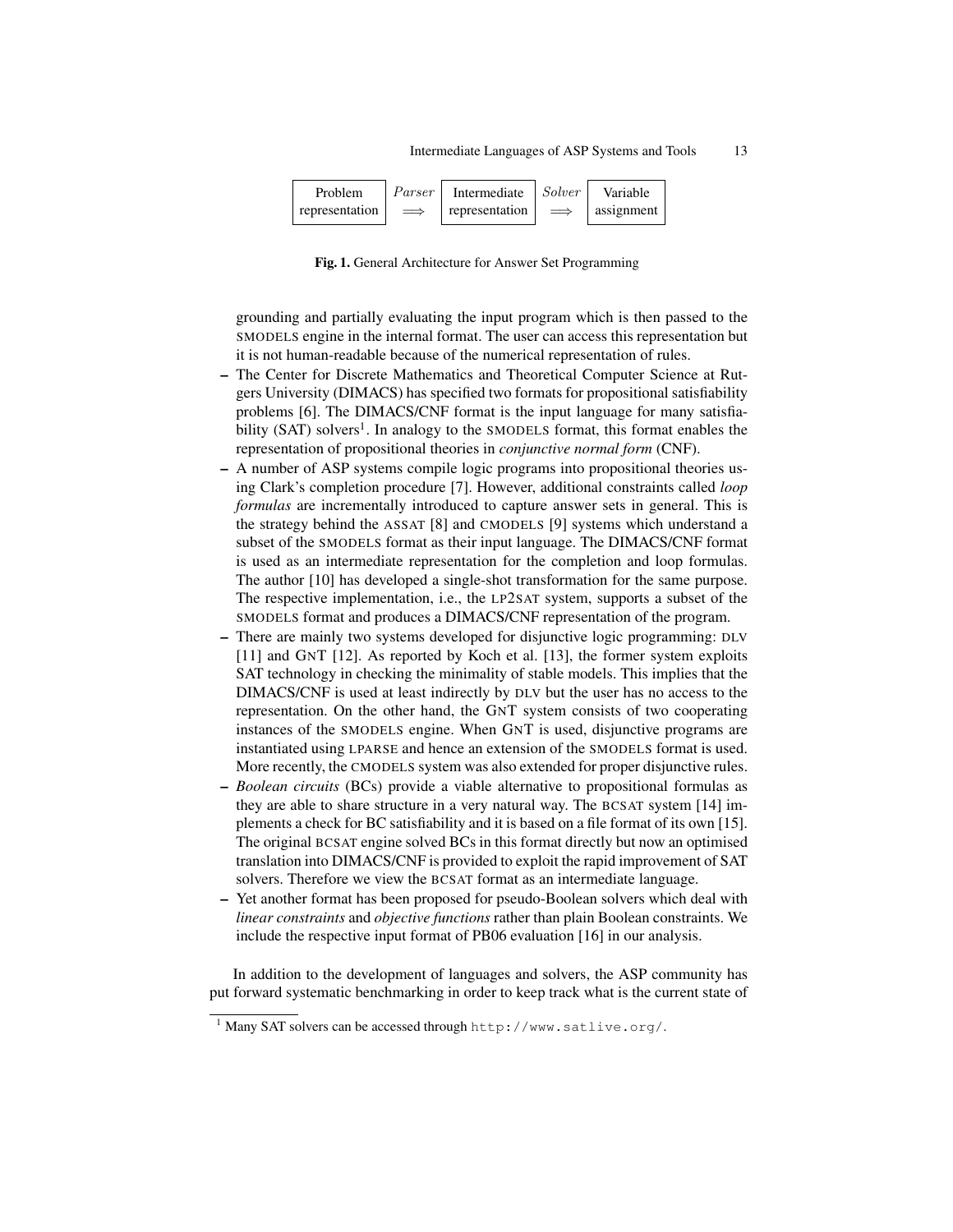|  | <b>Syntactic expression</b>                                                                                           | <b>Internal representation</b>                                                                                                                     |
|--|-----------------------------------------------------------------------------------------------------------------------|----------------------------------------------------------------------------------------------------------------------------------------------------|
|  | $(1) a \leftarrow b_1, \ldots, b_p, \sim c_1, \ldots, \sim c_n.$                                                      | $1_{\square}\#a_{\square}(p+n)_{\square}n_{\square}$                                                                                               |
|  |                                                                                                                       | $\#c_{1\Box}\dots\Box\#c_{n\Box}\#b_{1\Box}\dots\Box\#b_{p}\hookleftarrow$                                                                         |
|  | $(2) \mathsf{a} \leftarrow l \{ \mathsf{b}_1, \ldots, \mathsf{b}_p, \sim \mathsf{c}_1, \ldots, \sim \mathsf{c}_n \}.$ | $2\Box$ #a $\Box(p+n)\Box n\Box l\Box$                                                                                                             |
|  |                                                                                                                       | $\#c_1 \Box \cdots \Box \#c_n \Box \#b_1 \Box \cdots \Box \#b_p \hookleftarrow$                                                                    |
|  | $(3)$ {a <sub>1</sub> ,,a <sub>h</sub> } $\leftarrow b_1, \ldots, b_p, \sim c_1, \ldots, \sim c_n$ .                  | 3 $h_{\square}h_{\square}$ #a $h_{\square}\cdots$ $h_{\square}$ #a $h_{\square}(p+n)_{\square}n_{\square}$                                         |
|  |                                                                                                                       | $\#c_1 \ldots \Box \#c_n \Box \#b_1 \ldots \Box \#b_p \hookleftarrow$                                                                              |
|  | (4) a ← $l \leq$   b <sub>1</sub> = $w_1, \ldots, b_p = w_p$ ,                                                        | 5 $\Box$ #a $l_{\Box}l_{\Box}(p+n)_{\Box}n_{\Box}$                                                                                                 |
|  | $\sim c_1 = w_{p+1}, \ldots, \sim c_n = w_{p+n}$ .                                                                    | $\#c_1 \ldots \ldots \#c_n \ldots \#b_1 \ldots \ldots \#b_{p_{i-1}}$                                                                               |
|  |                                                                                                                       | $w_{p+1}\ldots w_{p+n}\ldots w_1\ldots w_p \leftrightarrow$                                                                                        |
|  | (5) minimize $\mathsf{b}_1 = w_1, \ldots, \mathsf{b}_p = w_p,$                                                        | $6_{1,1}0_{1,1}(p+n)_{1,1}n_{1,1}$                                                                                                                 |
|  | $\sim c_1 = w_{p+1}, \ldots, \sim c_n = w_{p+n}$ .                                                                    | $\#\mathsf{c}_{1\sqcup}\ldots\sqcup\#\mathsf{c}_{n\sqcup}\#\mathsf{b}_{1\sqcup}\ldots\sqcup\#\mathsf{b}_{m\sqcup}$                                 |
|  |                                                                                                                       | $w_{p+1\Box}\cdots \Box w_{p+n\Box}w_{1\Box}\cdots \Box w_{p} \leftrightarrow$                                                                     |
|  | $(6) a_1,\ldots,a_n $                                                                                                 | $0 \leftrightarrow \#a_{1}$ <sub>1</sub> $a_1 \leftrightarrow \ldots \leftrightarrow \#a_{n}$ <sub>1</sub> $a_n \leftrightarrow 0 \leftrightarrow$ |
|  | $ (7) $ compute $\{b_1,\ldots,b_p,\sim c_1,\ldots,\sim c_n\}$ .                                                       | $B + \leftrightarrow \#b_1 \leftrightarrow \ldots \leftrightarrow \#b_p \leftrightarrow 0 \leftrightarrow$                                         |
|  |                                                                                                                       | $B - \leftrightarrow \#c_1 \leftrightarrow \ldots \leftrightarrow \#c_n \leftrightarrow 0 \leftrightarrow$                                         |
|  | $(8)$ Trailer when c models are to be computed                                                                        | $c \leftarrow$                                                                                                                                     |

Table 1. The internal file format of the SMODELS system

the art in ASP. The Dagstuhl initiative [17] led to the development of a dedicated benchmarking system called ASPARAGUS<sup>2</sup>. Already the first competition showed the need of commonly agreed representations for benchmark problems. As the first step in this direction, a *core language* was drafted by the steering committee of the ASP competition at LPNMR'04 [18]. A variant of the core format, the ground core format (GCORE), has been recently proposed by Namasivayam et al. [19]. It is natural to address the GCORE format in this context due to its potential role in future competitions.

The rest of this paper is organised according to the following plan. In Section 2, we describe some of the formats introduced above in more detail. These pieces of information serve as the basis for the analysis and discussion that follows in Section 3. The interoperability of KR systems and the role of intermediate languages in this respect is addressed in Section 4. Recommendations presented in Section 5 conclude this paper.

# 2 Examples of Intermediate Languages

This section provides an introduction to a number of intermediate languages. Some of them are merely internal file formats exploited by ASP systems in practise whereas others are of more general syntax and nature—some distinctions in this respects will be made in Section 3. Meanwhile we will describe the details of five intermediate languages, i.e., the SMODELS format, the DIMACS/CNF format, the ground CORE format, the PB06 format, and the BCSAT format. Some extensions to these formats will be discussed, too. Two special symbols, literally "<sub>□</sub>" for (*white*) *space* and "←" for *newline*, appear in the format descriptions for the sake of concise representation.

<sup>2</sup> The system is installed under http://asparagus.cs.uni-potsdam.de/.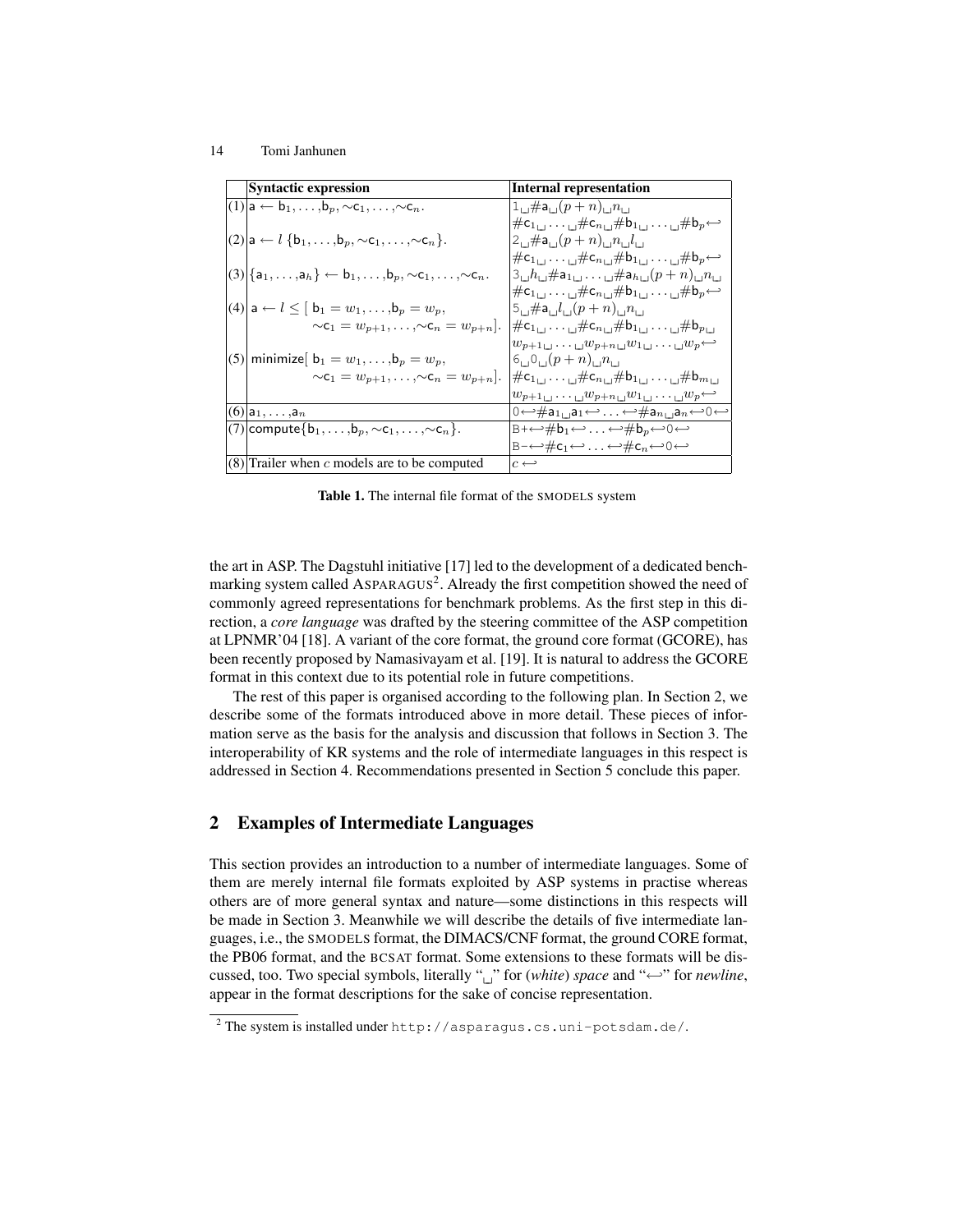| <b>Syntactic expression</b>                                                                   | Internal representation                              |
|-----------------------------------------------------------------------------------------------|------------------------------------------------------|
| (1) Header for <i>n</i> atoms and <i>c</i> clauses $ p_1 $ cn $f_1$ $n_1$ $c \leftrightarrow$ |                                                      |
| $(2)$ Comments                                                                                | $c_1$ comment $\leftrightarrow$                      |
| $ (3) b_1 \vee \ldots \vee b_p \vee \neg c_1 \vee \ldots \vee \neg c_n.$                      | $\#b_1 \dots \Box \#b_p \Box$                        |
|                                                                                               | $-\#c_{1\Box}\cdots\Box-\#c_{n\Box}0\leftrightarrow$ |

Table 2. The DIMACS/CNF format

As suggested by the list above, we begin by describing the SMODELS format that provides an intermediate format for delivering a logic program from the front-end LPARSE to the actual SMODELS engine [4] which implements the search for models. A description of the format is included in the Appendix B of [5] but we present an abridgment in Table 1. A basic assumption is that each ground atom a is assigned a unique number denoted by  $\#a$ . The representation of a program starts with a listing of its *basic rules* (1), *constraint rules* (2), *choice rules* (3), *weight rules* (4), and *minimize statements* (5) using the respective representations given in Table 1. Each line starts with a fixed code that identifies the type of the rule in question.<sup>3</sup> For instance, a basic rule a ← b,  $\sim$ c is represented by a single line "1 1 2 1 3 2←"—assuming atom numbers  $\#a = 1$ ,  $\#b = 2$ , and  $\#c = 3$ . The next part (6) provides the symbol table for the program, i.e., a mapping from atom numbers back to symbols. Programs may involve *invisible* atoms without a symbolic name. Moreover, *compute statements* (7) may be issued in order to constrain models to be computed by the solver. A summary of this information, i.e., atoms assumed to be *true* and *false*, are listed in separate sections each atom on a line of its own. The representation ends with the number of stable models to be computed (8). All models should be computed if this count is nil.

Compared to the SMODELS format, the DIMACS/CNF format [6] has a much simpler structure as specified in Table 2. The representation of a propositional theory in CNF begins with a header line (1) which nicely enables the solver to allocate appropriate data structures for n atoms and c clauses before reading them in. Any number of comments (2) can be included; also before the header and the representation of clauses (3). Actually, clauses are delimited by 0s so that grouping to separate lines is not necessary although advisable. Unfortunately, some SAT solvers do not support *empty clauses*, i.e.,  $p = n = 0$  in (3), which is disappointing in view of logical completeness. The simplicity of the format, however, suggests the DIMACS/CNF format as a *machine code* for knowledge representation. This view is present in the design of systems like ASSAT, CMODELS, and LP2SAT that transform programs represented in the SMODELS format into a DIMACS/CNF representation. The result of the transformation is usually more complex/spacious than the original representation which goes back to fact that the expressiveness of rules under stable models strictly exceeds that of clauses [10].

The current extensions that have been proposed to the SMODELS format are listed in Table 3. The first rule type (1) with an *ordered disjunction* in the head [20] is used only internally by LPARSE, i.e., rules of this kind never appear in its output. The integration of proper *disjunctive rules* (2) to the CMODELS system led to the introduction of the code

<sup>&</sup>lt;sup>3</sup> Code 4 is practically unused although the SMODELS engine still supports it.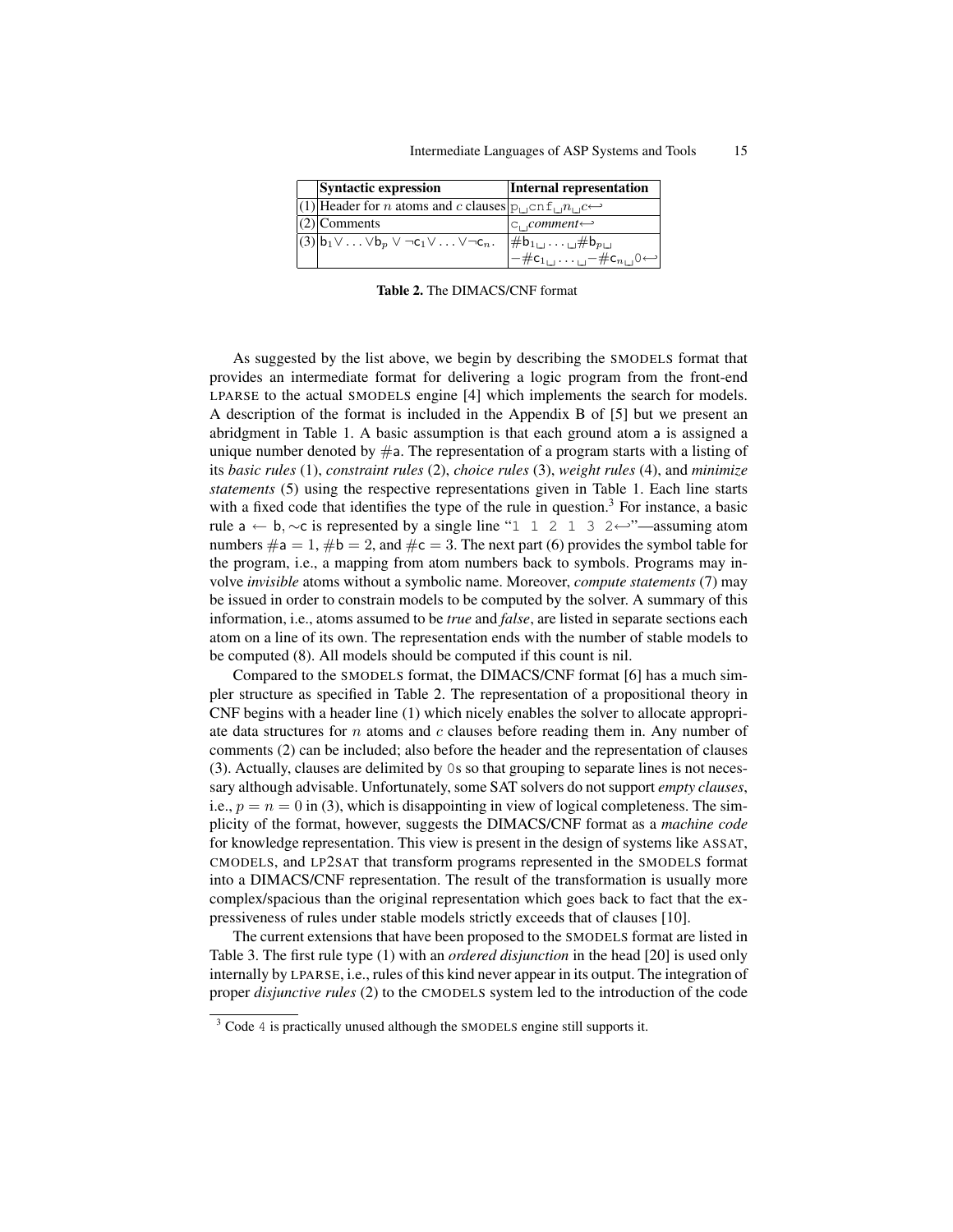16 Tomi Janhunen

|  | <b>Syntactic expression</b>                                                                                                                                              | Internal representation                                                                                                                                                                                                                  |
|--|--------------------------------------------------------------------------------------------------------------------------------------------------------------------------|------------------------------------------------------------------------------------------------------------------------------------------------------------------------------------------------------------------------------------------|
|  | $ (1) a_1 \times \ldots \times a_h \leftarrow b_1, \ldots, b_p, \sim c_1, \ldots, \sim c_n$ . $ 7 \Box h_{\Box} \# a_1 \Box \ldots \Box \# a_h \Box (p+n) \Box n_{\Box}$ |                                                                                                                                                                                                                                          |
|  |                                                                                                                                                                          | $ \# \mathsf{c}_1\hspace{-1.5pt} \_\cup \hspace{-1.5pt} \dots \hspace{-1.5pt} \_\# \mathsf{c}_n\hspace{-1.5pt} \_\bot \# \mathsf{b}_1\hspace{-1.5pt} \_\cup \ldots \hspace{-1.5pt} \_\# \mathsf{b}_p \hspace{-1.5pt} \rightleftharpoons$ |
|  | $ (2) a_1  \dots   a_h \leftarrow b_1, \dots, b_p, \sim c_1, \dots, \sim c_n.$                                                                                           | $ 8_{\square}h_{\square}\#a_{1\square}\dots\_\_$ a $h_{\square}(p+n)_{\square}n_{\square}$                                                                                                                                               |
|  |                                                                                                                                                                          | $\ket{\# \mathsf{c}_1\hspace{-1pt} \downarrow \cdots \hspace{-1pt}\sqcup \# \mathsf{c}_{n\hspace{-1pt}\sqcup} \# \mathsf{b}_1\hspace{-1pt}\sqcup \cdots \hspace{-1pt}\sqcup \# \mathsf{b}_p \hspace{-1pt}\leftrightarrow}$               |
|  | $ (3) b_1 \vee \ldots \vee b_p \vee \neg c_1 \vee \ldots \vee \neg c_n.$                                                                                                 | $9_{1} (p+n)_{1} n_{1}$                                                                                                                                                                                                                  |
|  |                                                                                                                                                                          | $ \#c_1 \ldots \Box \#c_n \Box \#b_1 \ldots \Box \#b_p \hookleftarrow$                                                                                                                                                                   |

Table 3. Some extensions to the SMODELS format

8 for such rules. As a result, the new versions of LPARSE are incompatible with the GNT system [12] which abuses choice rules, represented under code 3, as substitutes for disjunctive ones. The plan is to remove this discrepancy in the future versions of GNT. Note that CMODELS is able to handle programs that contain both choice rules and disjunctive rules. The third extension (3) has arisen in the context of translating logic programs into clauses. The idea is to enrich the SMODELS format by incorporating DIMACS/CNF as its subformat. Then tools like LP2SAT can handle rules and clauses on equal basis and form mixed representations of such expressions if appropriate. The status of the extensions listed in Table 3 is still unofficial and their existence in the future is highly dependent on the developers of the tools involved. For now, there is no official body that would control the evolution of the SMODELS format.

The CORE format [18], as decided by the steering committee of the ASP system contest, aims to define a common syntax for disjunctive rules of the form (2) in Table  $3<sup>4</sup>$  To this end, the format specifies (i) what kind of identifiers are used for constant, variable, and predicate symbols, (ii) the syntax of atomic formulas, (iii) symbols for logical connectives, and finally (iv) the syntax of rules. As an extensive example, the reader may consider a disjunctive rule

<sup>4</sup> Note that basic/normal rules (1) from Table 1 form a special case of such rules.

| Syntactic expression                                                 | Internal representation                                                                                                                                              |
|----------------------------------------------------------------------|----------------------------------------------------------------------------------------------------------------------------------------------------------------------|
| $ (1) $ a $\leftarrow b_1, \ldots, b_p, \sim c_1, \ldots, \sim c_n.$ | $v\#a_{\Box}$ : $\neg_{\Box}v\#b_1$ , $\Box \cdots$ , $\Box v\#b_p$ , $\Box$                                                                                         |
|                                                                      | not $\texttt{v#c}_1$ , $\ldots$ , not $\texttt{v#c}_n$ . $\leftrightarrow$                                                                                           |
| $ (2)  l{a_1, , a_h} u \leftarrow b_1, , b_p,$                       | $ l_{++} $ , $v \# a_1, \ldots, v \# a_{h} $ , $ u_{++} $ ; $-$                                                                                                      |
| $\sim c_1, \ldots, \sim c_n$ .                                       | $v \# b_1, \ldots, v \# b_p, \ldots$                                                                                                                                 |
|                                                                      | not $\mathsf{v}\# \mathsf{c}_1$ , $\dots$ , not $\mathsf{v}\# \mathsf{c}_n$ . $\hookleftarrow$                                                                       |
| $ (3) a \leftarrow l\{b_1,\ldots,b_p,\sim c_1,\ldots,\sim c_n\}u.$   | $ {\tt v}{\#}{\sf a}_{\sqcup}\!:\text{-}{\sqcup} l_{\sqcup}\text{\{ }\sqcup} {\tt v}{\#}{\sf b}_1$ , $\sqcup\cdots$ , $\sqcup {\tt v}{\#}{\sf b}_p$ , $\sqcup$       |
|                                                                      | not $\mathsf{v}\#c_1$ , $\ldots$ , $\ldots$ not $\mathsf{v}\#c_{n}$ , $\ldots$                                                                                       |
| $(4)$ a $\leftarrow$ l $\leq$                                        | $v \# a_{i+1} : -_{i+1} l_{i+1}$                                                                                                                                     |
| $[b_1 = w_1, \ldots, b_p = w_p,$                                     | $ v\#b_1=w_1$ , $\ldots$ , $\lrcorner v\#b_p=w_p$ , $\lrcorner$                                                                                                      |
|                                                                      | $\mathcal{L}_{\mathsf{C}_1} = w_{p+1}, \ldots, \mathcal{L}_{n} = w_{p+n}$ ]  not v#c <sub>1</sub> = $w_{p+1}$ , $\ldots$ , $\ldots$ not v#c <sub>n</sub> = $w_{p+n}$ |
| $\leq u.$                                                            | $\cdot \cdot u \cdot \hookleftarrow$                                                                                                                                 |

Table 4. Examples of the GCORE format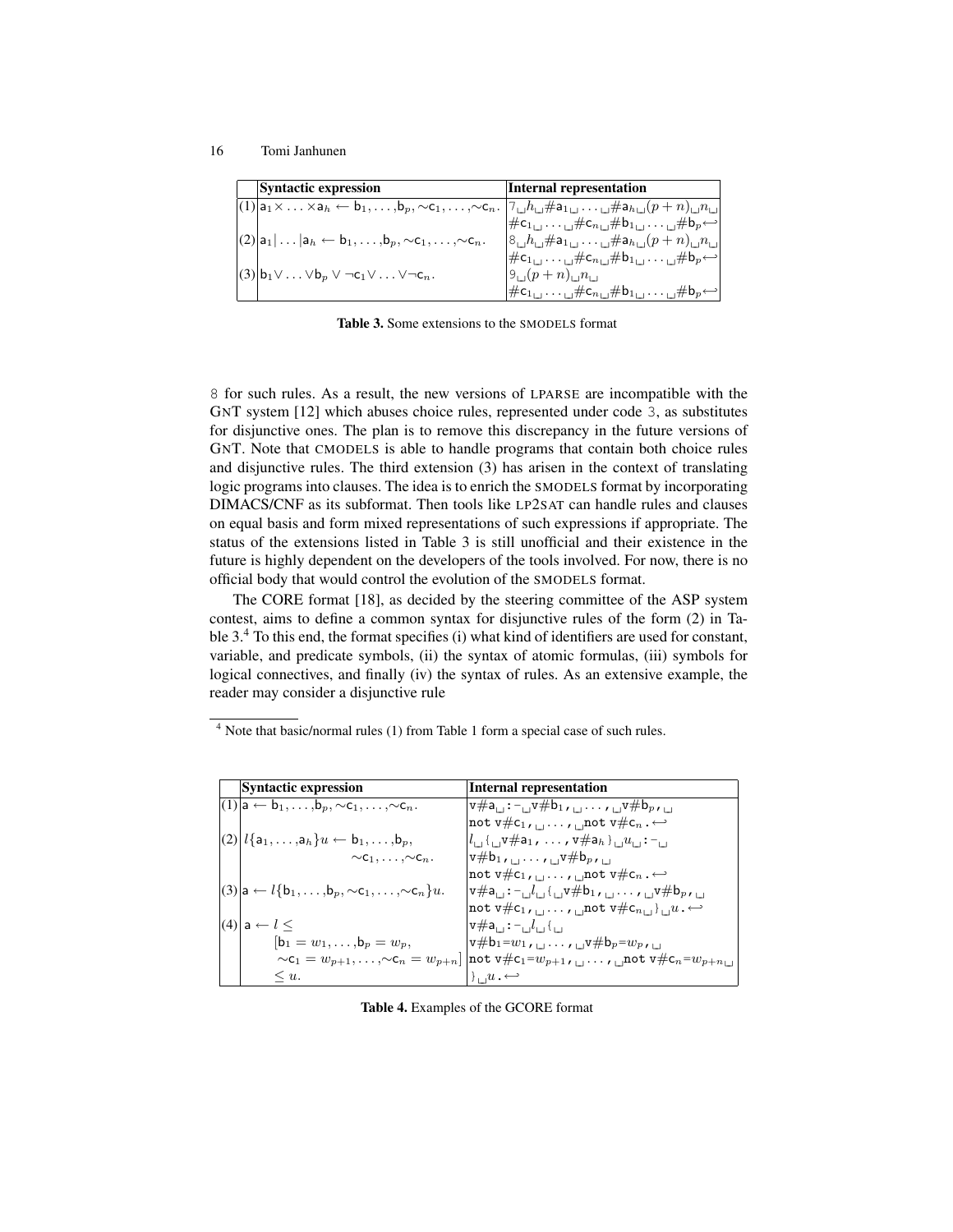| Internal representation<br><b>Syntactic expression</b> |                                                                                                                                            |
|--------------------------------------------------------|--------------------------------------------------------------------------------------------------------------------------------------------|
|                                                        | (1) Header for v variables and c constraints $\star_{\Box}$ + variable= $\sigma_{\Box}v_{\Box}$ + constraint= $\sigma_{\Box}c \rightarrow$ |
| $(2)$ Comments                                         | $\star$ comment $\leftrightarrow$                                                                                                          |
| (3) Objective function $a_1v_1 + \ldots + a_nv_n$      | $\left  \min: \mathbb{Z}^{a_1} \cup X \# v_1 \cup \cdots \cup a_n \cup X \# v_n \right  \rightarrow$                                       |
| $ (4) a_1v_1+\ldots+a_nv_n=b$                          | $ a_{1\perp}x\#v_{1\perp}\ldots\perp a_{n\perp}x\#v_{n\perp}=$                                                                             |
| $ (5) a_1v_1+\ldots+a_nv_n\geq b$                      | $ a_{1\sqcup}\times\#v_{1\sqcup}\ldots\sqcup a_{n\sqcup}\times\#v_{n\sqcup}\rangle_{a\sqsubset b};\leftrightarrow$                         |

Table 5. The pseudo-Boolean format used at PB06 competition

#### open $(X, Y)$ ; closed $(X, Y)$  : - abscissa $(X)$ , ordinate $(Y)$ .

expressed in the CORE syntax. It may be questionable to view this format as an *intermediate* language in the first place because it is merely a specification of a common input language for a number of ASP solvers: A practicality when organising an ASP solver contest. However, the GCORE format [19] is somewhat closer to the SMODELS format in the sense that all rules are assumed to be *ground*. As an indication of this, atom names are substituted by standard names of the form  $\forall n$  where n is a number. Table 4 collects the representations of rules involved in the SMODELS format (recall Table 1) expressed using the GCORE format. Generally speaking, the GCORE format admits a more liberal use of cardinality and weight constraints, recall the bodies of rules (3) and (4) in Table 4, respectively, used in the heads and bodies of rules such as

 $1 \{v1, v2\}$  2 : - 1  $\{v3, v4\}$ ,  $\{v5, v6\}$  2.

In this sense, the format is more general than the SMODELS format, has features of the input language of LPARSE but only ground rules are supported. In view of the original CORE format, however, no representation is reserved for proper disjunctive rules.

The last two formats taken into consideration originate from other paradigms than ASP. Pseudo-Boolean solving generalises satisfiability checking in terms of traditional *linear constraints* and an objective function subject to minimisation. Problems of this kind are represented in a format described in Table 5. The headers (1) and comments (2) are analogous to the DIMACS/CNF format. Boolean variables are represented as in the GCORE format but canonical names start with " $x$ " rather than " $v$ ". The first non-comment line may include an objective function (3) to be minimised. The pseudo-Boolean constraints, i.e., equalities (4) and inequalities (5), follow. These constructs resemble weight constraints used in ASP and an objective function can be expressed using a minimisation statement (5) from Table 1. It is good to point out that the PB06 format can be viewed as a generalisation of the DIMACS/CNF format because a traditional Boolean clause  $b_1 \vee ... \vee b_p \vee \neg c_1 \vee ... \vee \neg c_n$  can be captured with an inequality  $b_1 + ... + b_p - c_1 ... - c_n \ge 1 - n$  where  $b_i$ 's and  $c_j$ 's take either 0 or 1 as their values.

Boolean circuits provide yet another representation for Boolean functions. The input language of the BCSAT system provides a flexible representation of Boolean circuits in terms of *gate definitions* of the form  $g := f$  where g is the name of the gate and f is a Boolean formula associated with g. The syntax of formulas is summarised in Table 6. Together, a set of gate definitions should form a non-circular definition of the Boolean circuit under consideration. Besides variables, Boolean constants, and standard Boolean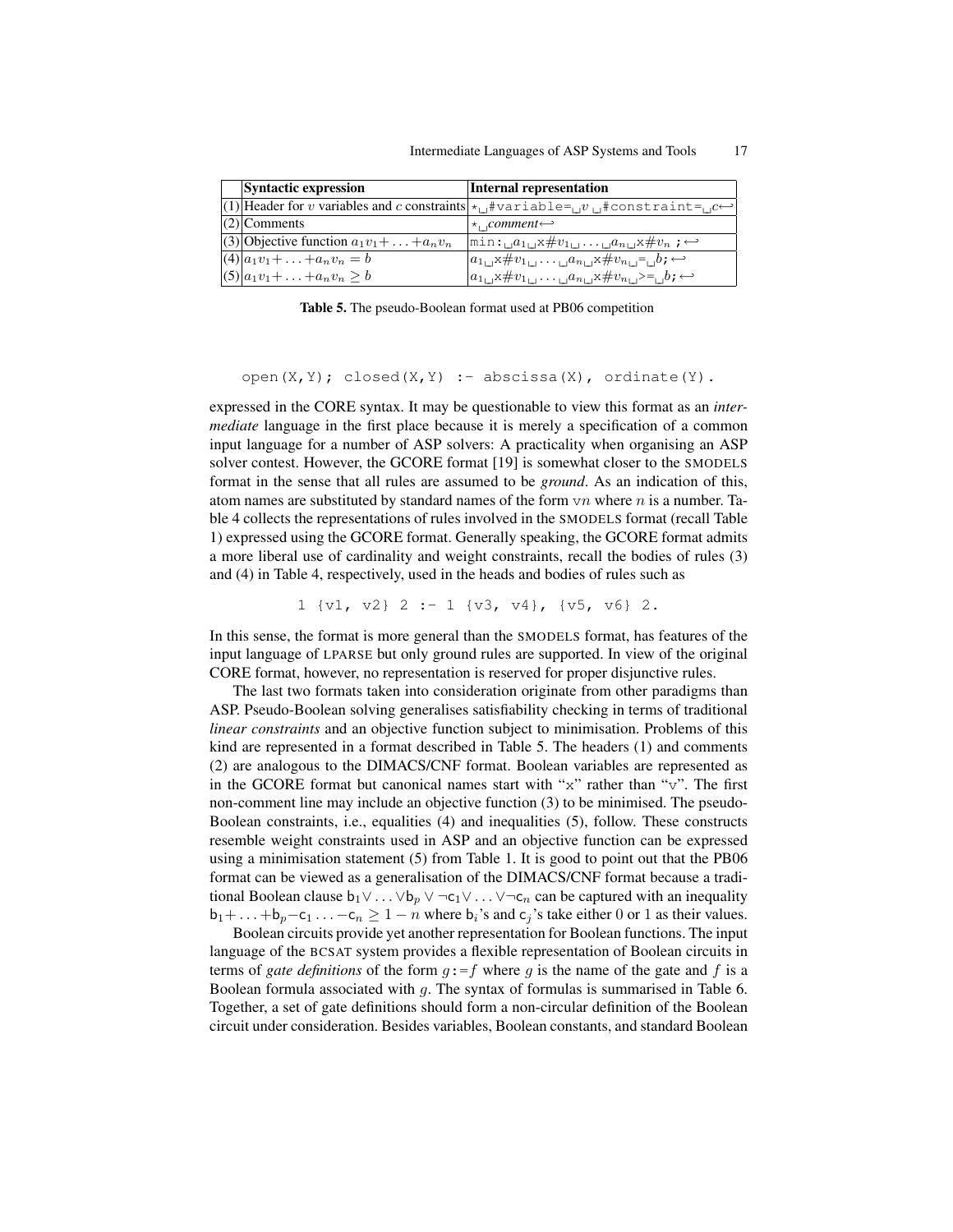```
variable | T | F
F_1 = F_2 | EQUIV(F_1, \ldots, F_n)F_1 \Rightarrow F_2 | IMPLY (F_1, F_2)
F_1 | F_2 | OR(F_1, ..., F_n)
F_1 \& F_2 \mid \text{AND}( F_1, \ldots, F_n )\tilde{F}_1 | NOT(F_1)
F_1 \hat{F}_2 | ODD (F_1, \ldots, F_n)
EVEN (F_1, \ldots, F_n)
ITE (F_1, F_2, F_3)
[ l , u ] ( F_1, \ldots, F_n )(F_1)
```
Table 6. Syntax of formulas used in the BCSAT format

connectives there are primitives for parity checking, the if-then-else connective adopted from *binary decision diagrams* (BDDs), and cardinality constraints. These extensions nicely increase the expressiveness of basic Boolean circuits in view of applications. Gate definitions may be accompanied by *gate assignments* of the forms "ASSIGN  $q_i$ " or "ASSIGN  $\tilde{q}$ ;" which set a specific gate q to true (T) or false (F), respectively, in analogy to compute statements in the SMODELS format. Finally, we mention that a file in the BCSAT format is supposed to start with a header line "BC1.0 $\leftrightarrow$ ".

# 3 Analysis and Discussion

The purpose of this section is to present an analysis of five intermediate languages introduced in Section 2: the DIMACS/CNF, SMODELS, GCORE, PB06, and BCSAT formats. In the sequel, a number of properties of these languages will be pointed out and followed by a discussion on their prevalence among the quintet under consideration. A summary of these results is collected in Table 7. However, certain properties shared/lacked by all formats are not mentioned for space reasons but subsequently discussed in Section 3.1. The labels of the following items refer to the columns of Table 7.

1. FF: The language has been designed as a pure (machine-readable) *file format*. This is clearly true for DIMACS/CNF and SMODELS formats. As an indication of this, it is straightforward to implement a parser for these formats—a simple automaton will do the job. The ease of parsing is also a goal of the PB06 format although it insists on a support for arbitrarily long integers. A further aspect of the these low-level file formats is that they are no longer valid input for the parser depicted in the general architecture (recall Figure 1), i.e., they do not correspond to a syntactic fragment of the input language. Indeed, the GCORE format is based on a simplified LPARSE syntax in which ground atoms are additionally represented using standard names  $v1, v2, \ldots$  and so on. This means in principle that programs in the GCORE format can be recycled through the parser but this may not be feasible for the sake of efficiency. For instance, a simplified parser called GLPARSE is exploited by the ASPARAGUS system in order not to affect benchmarking times of solvers by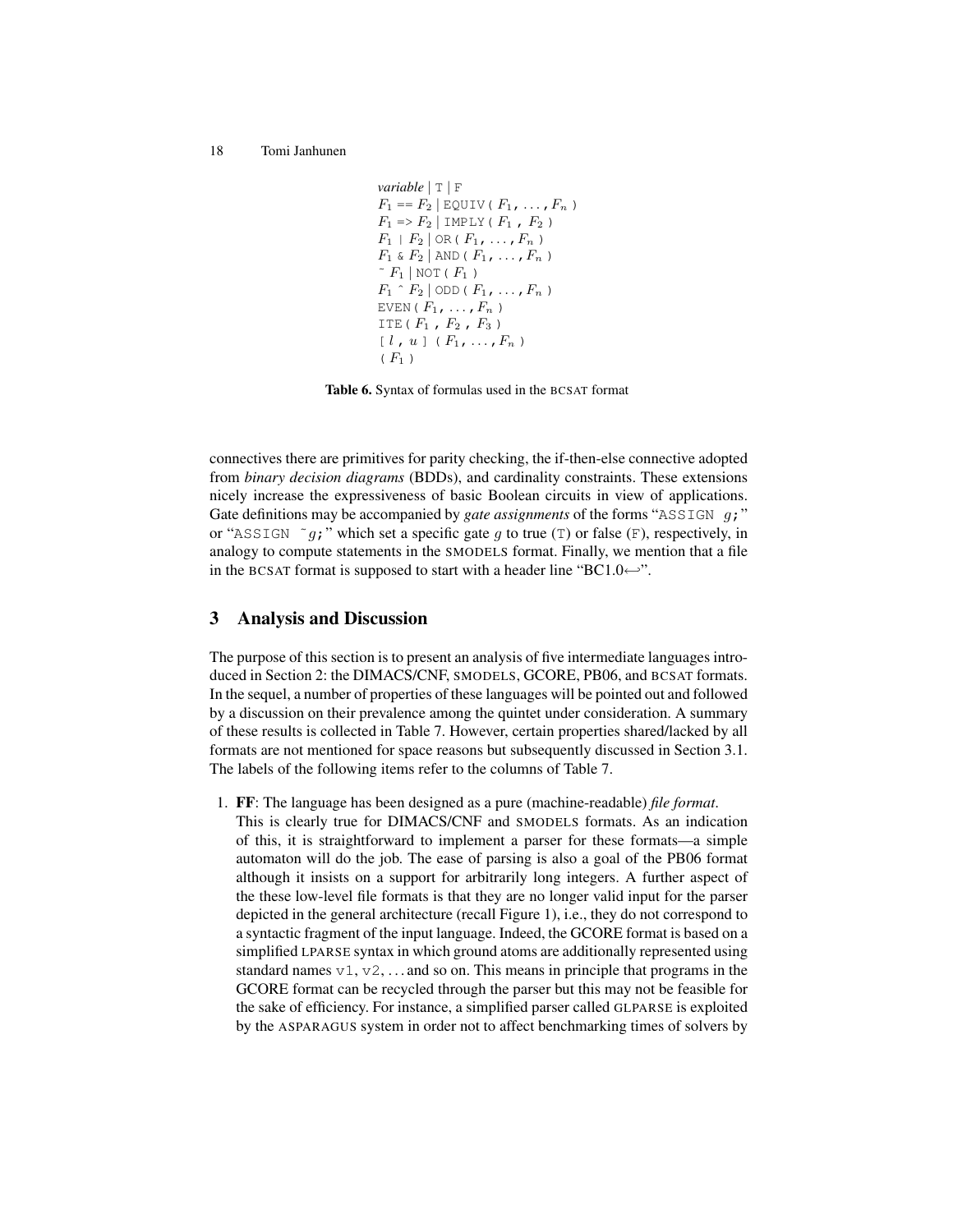| Format            |          |          | VICLISNEX |          |          |
|-------------------|----------|----------|-----------|----------|----------|
| <b>DIMACS/CNF</b> | $\times$ | $\times$ | $\times$  |          |          |
| <b>SMODELS</b>    | X        |          |           | X        | $\times$ |
| <b>GCORE</b>      |          |          | $\times$  |          | ×        |
| <b>PB06</b>       | $\times$ |          | $\times$  |          | $\times$ |
| <b>BCSAT</b>      |          | $\times$ | $\times$  | $\times$ | $\times$ |

Table 7. Properties of Certain Intermediate Languages Summarised

the time spent on parsing. It is also worth mentioning  $LPLIST<sup>5</sup>$  which transforms problem representations in the SMODELS format, or alternatively DIMACS/CNF, back to a symbolic representation that can be parsed again. Among the formats subject to analysis herein, the BCSAT format is in its own category as it is based on a recursive syntax and thus requires more sophisticated methods for parsing. In any case, the BCSAT format needs not be a fragment of the input language of the overall system in analogy to DIMACS/CNF and the SMODELS format.

- 2. VI: The format includes *version information* that enables revisions in the future. This feature boils down to having a header to carry such information in the format. This is the case for DIMACS/CNF and the BCSAT format although only the latter has a proper version number incorporated. The other three formats do not have headers which makes it difficult to detect format versions reliably. For instance, the extensions of the SMODELS format described in Table 3 cannot be perceived if no rules under codes 7–8 are present. The integrity of headers is naturally a prerequisite for reliable detection. Moreover, it does not appear as a good idea to express version information in comment lines in an ad-hoc manner.
- 3. CL: The use of *comment lines* is allowed.
- All formats under consideration except the SMODELS format have this property.
- 4. SN: The language carries *symbolic names* for (propositional) variables. This property is significant from the user's point of view, i.e., it enables the respective solver to print variable assignments in a human-understandable way in the last phase of answer set computation (recall Figure 1). The users of SAT solvers have to live with the lack of this property in DIMACS/CNF and digest lists of integers or binary vectors in a way or another. Fortunately, the mainstream ASP solvers have carried symbolic information from the very beginning. To this end, the SMODELS format includes a symbol table as specified by (6) in Table 1. On the other hand, the BCSAT format uses symbolic names of variables as lexical elements thus avoiding loss of information in this respect. The lack of support for symbolic names can be alleviated to some extent by incorporating such information within comment lines. But this is only a partial solution because the format itself does not specify the representation of symbolic names which may therefore diverge.
- 5. EX: The language is easily *extendible* with new syntactic expressions. The poor extendibility of DIMACS/CNF goes back to the type information "cnf" given in the header. Thus it is unnatural to introduce new expressions unless several

<sup>5</sup> At least for now, LPLIST is distributed with CIRC2DLP at http://www.tcs.hut.fi/ Software/circ2dlp/.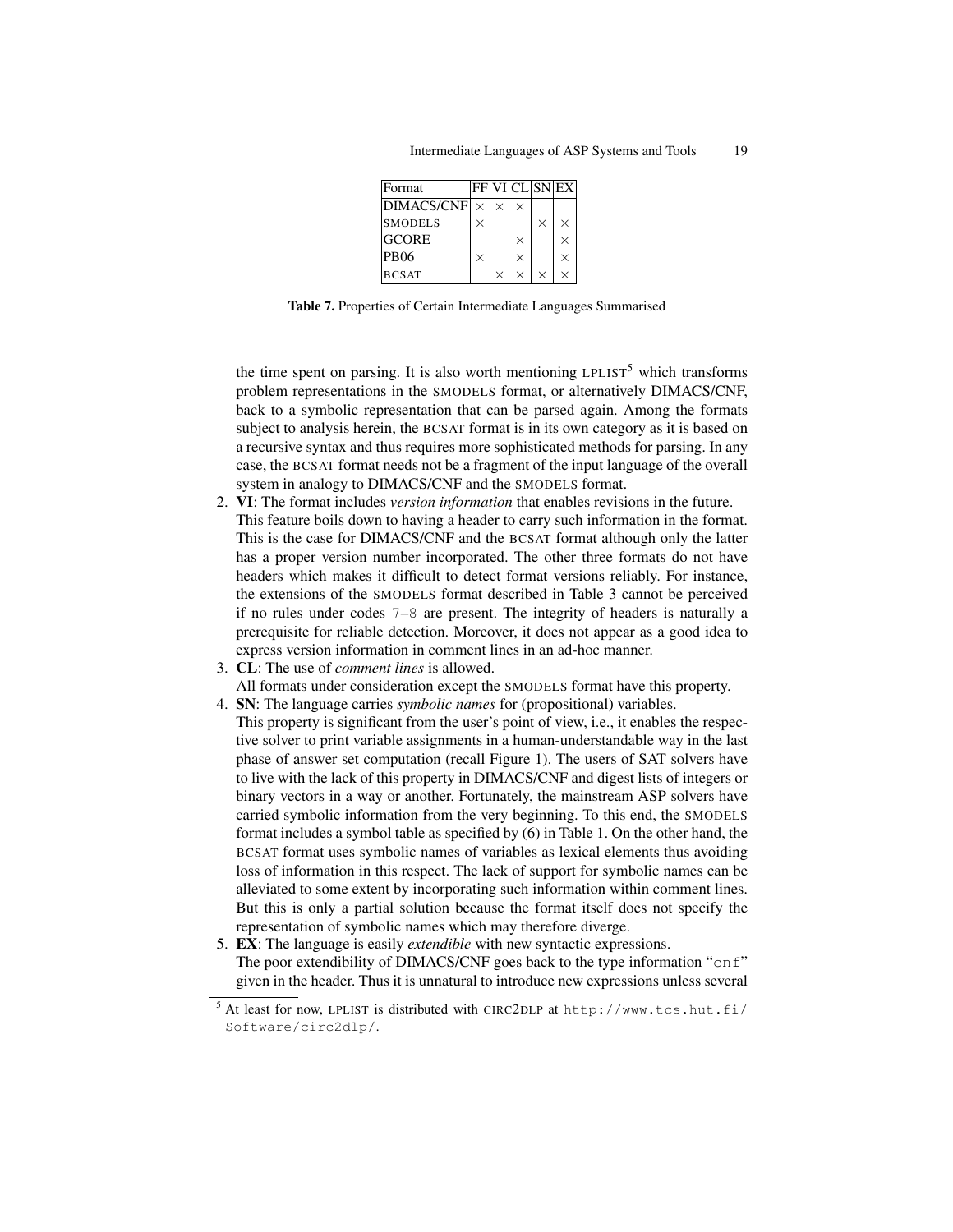representations are concatenated one after another. The flexibility of the SMODELS format has already been demonstrated in Table 3 where new codes for rules are introduced. The encoding of objective functions under the PB06 format (recall Table 5) suggests a strategy for extensions using labels for types. The remaining two formats are easy to extend by new syntax due to flexibility of their grammars.

Interestingly, none of the formats under consideration has all of properties summarised in Table 7. The BCSAT format appears to be closest to having them all. On the other hand, the coverage of syntactic primitives was not introduced as a criterion for the analysis because the languages have been designed for slightly different purposes.

#### 3.1 Further Properties

In what follows, we will address further properties of intermediate languages: (i) pros and cons of binary file formats, (ii) modularity aspects of intermediate languages, and (iii) the possibility of embedding metadata in intermediate representations.

All the formats addressed above are based on a textual (ASCII) representation either using numbers or character strings as lexical tokens. Thus none of them is comparable to *binary file formats* produced by compilers of conventional programming languages. This is perhaps advantageous because, on one hand, binary representations are more tedious to implement in a machine independent way. On the other hand, textual formats provide a less compact representation but can be improved using compression techniques if space complexity becomes a concern.

The study of module systems and modularity in general are receiving growing attention in ASP [21–23]. Inspired by modular notions of program equivalence, the author has implemented a link editor LPCAT<sup>6</sup> for programs in SMODELS format—enabling the construction of larger programs by linking smaller ones together. This is analogous to the use of object modules and libraries in conventional programming systems. For tools like LPCAT symbolic information plays a crucial role and thus formats that support symbolic names are best off in view of implementing a module system. For instance, the SMODELS format does not have a built-in support for modules, i.e., it has been designed in order to represent a single program consisting of a set of rules. However, due to separators used in the SMODELS format, libraries could be formed by simple concatenation of files. Yet another strategy is to use file archive tools for storing program modules, e.g., PKZIP provides random access to compressed modules in contrast to the use of TAR and GZIP. The other format with symbolic names, i.e., the BCSAT format, does neither have a module system. At least in principle, circuit definitions can be joined together as long as the acyclicity of definitions is not endangered by such operations. The headers of circuit descriptions make only a minor obstacle for concatenation.

There are two fundamental pieces of information associated with a symbol: its name and the unique number assigned to it. Invisible symbols, as addressed in [10], can be identified with their numbers. The role of symbols and symbol tables can be developed further in the intermediate languages of ASP systems. Building a proper support for

 $6$  This tool is used in our translation-based implementation of prioritised circumscription, the PRIO2CIRC system, available at http://www.tcs.hut.fi/Software/circ2dlp/.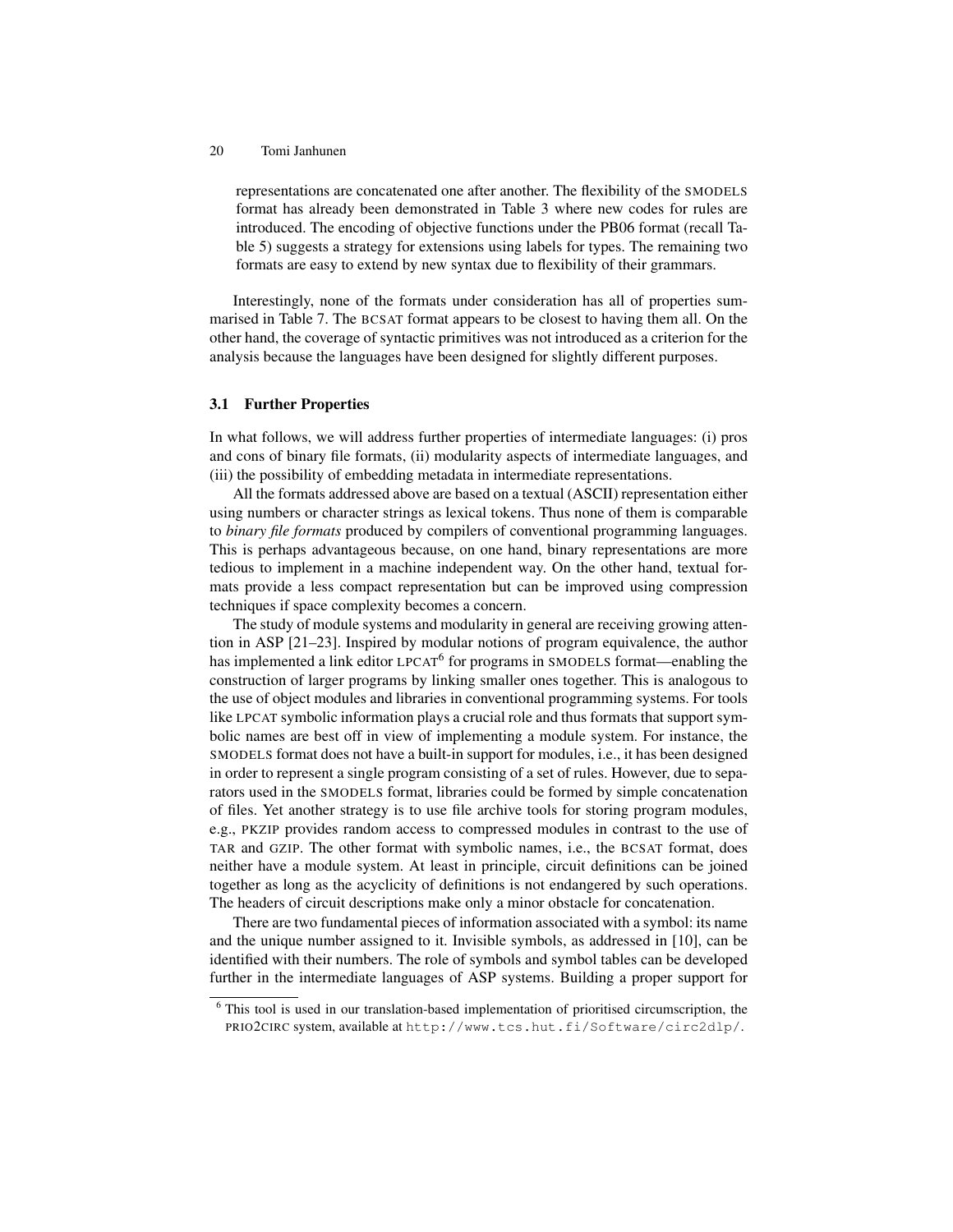lparse program.lp | smodels lparse program.lp | lp2atomic | lp2sat | minisat

Table 8. Shell pipelines for computing stable models using SMODELS, LP2SAT, and MINISAT

modular program construction requires the distinction of *symbol types* in addition to names. For instance, certain symbols act as the input interface for a module whereas some other symbols mediate its output to other modules in a program. Further extensions become necessary if the support for external function calls is integrated. In the wildest scenarios, we should be ready to associate arbitrary *metadata* with symbols. Such features are not present in the formats listed in Table 7.

### 4 On the Interoperability of ASP Tools

The development of feasible intermediate languages for ASP solvers can substantially enhance their interoperability and usability with other related tools. So far, our experiences have restricted to the use and development of tools based on the SMODELS format and its extensions as well as DIMACS/CNF. As an example, let us consider the use of LPARSE and SMODELS according to the general ASP architecture in Figure 1. The first line in Table 8 shows an exemplary command line for running LPARSE and SMODELS using a shell pipe "|" in between. When executed, the program in the input file "program. 1p" is read in and grounded by LPARSE. Then the ground program is forwarded in the SMODELS format through the pipe for the computation of one stable model by SMODELS; further models could be requested using command line options.

The second command line in Table 8 presents a pipeline for the same task but using a translator from the SMODELS format to DIMACS/CNF [10] and the MINISAT solver [24]. The first translator, viz. LP2SAT, removes positive body literals from the program which remains in the SMODELS format. In the next step, another translator called LP2SAT forms the Clark's completion for the program and outputs a DIMACS/CNF representation for it. Finally, MINISAT is used to search a model for the completion. The use of DIMACS/CNF complicates the task of extracting a stable model from the model of the completion because symbolic information is lost in the last phase—decreasing the interoperability of tools involved. However, in order to circumvent this problem in practise, we include a symbol table in the comment lines of the DIMACS/CNF representation and replace MINISAT with a shell script that extracts names of atoms from comments, stores them in a temporary file, runs MINISAT, extracts a model from its output, and maps atom numbers in the model back to their symbolic names. By this procedure we obtain a degree of usability similar to that of SMODELS. These observations suggests a need for an interface specification for ASP/SAT solvers themselves.

In addition to enhanced interoperability, intermediate languages that are commonly agreed upon can facilitate the development of new ASP tools. For instance the rapid advancement of SAT solvers is partly due to a shared format that enables straightforward exchange of benchmarks among the developers. Similar development is going on in the area of ASP. For instance, ASSAT and CMODELS are new solvers that have been de-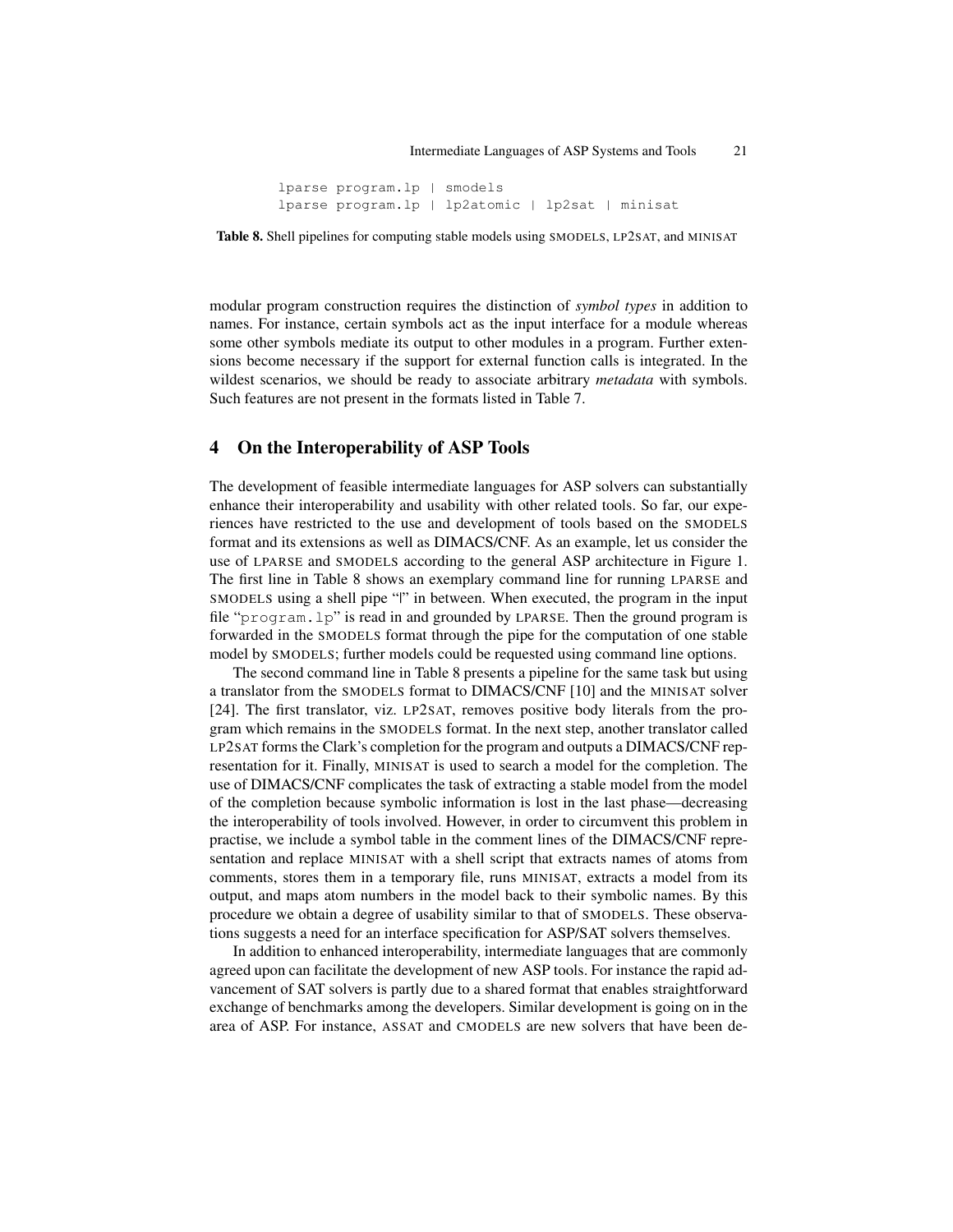veloped around the SMODELS format. Quite recently, the combination of LPARSE and SMODELS as illustrated in Table 8 is getting a challenger from that of  $GRINGO<sup>7</sup>$  and CLASP [25]. Again, an intermediate format plays a role in this development by separating the phase of parsing and grounding from that of solving and computing models.

In view of the interoperability of systems and tools, it is also worth raising two "political" aspects for discussion. First of all, we have several examples from the software industry where file formats are used as vehicles in marketing policy, i.e., to prevent noncustomers from using a particular tool; or to force customers to purchase a new version of the tool for compatibility reasons. To avoid such side-effects in the ASP community, the development of intermediate formats should become a joint standardisation effort the community. The work around the ASP system competition has taken first steps in this direction [18] but this work is still at preliminary stage. In our group, we have taken initiatives in this respect in the development of tools like DLPEQ [26] and CIRC2DLP [27] for disjunctive logic programming. They have been designed to support both GNT [12] and DLV [11] as their back-end solvers as to benefit the users of both systems. The second issue is that new versions of intermediate languages tend to emerge from the initiatives of individual system developers—with little coordination. The same applies to revisions to existing formats which are prone to divergence if there is no control. For instance, the assignment of codes 7–9 in Table 3 is a compromise proposed herein in order to satisfy the needs of a number of tools. A lesson to learn is that, in the long run, the ASP community should have an official body to regulate intermediate languages and to coordinate any proposed extensions to them.

# 5 Conclusion

In this paper, we have presented the details of five existing intermediate languages related to ASP, brought attention to some of their properties through a systematic analysis, and raised the enhanced interoperability of ASP tools as one of the main goals in the development of new formats. On the basis of the analysis presented in Section 3, my recommendations for any future proposals of intermediate languages are as follows:

- 1. The format should be easy to extend and for this reason it should also include version information, e.g., for backward compatibility.
- 2. The format should carry symbolic information; preferably in the form of a symbol table. The entries of the table should have optional fields for type information and metadata, e.g., in view of future extensions.
- 3. The format should include support for comment lines or a separate section for comments—enabling the integration of documentation in natural language.
- 4. The format should be based on a textual or numeric representation of the expressions involved in the intermediate language. In comparison with a binary representation, savings in space can still be achieved using explicit compression methods.
- 5. The format should have a proper module architecture which facilitates modular program development and enables the construction of module libraries.

<sup>7</sup> Available at http://www.cs.uni-potsdam.de/~sthiele/gringo/.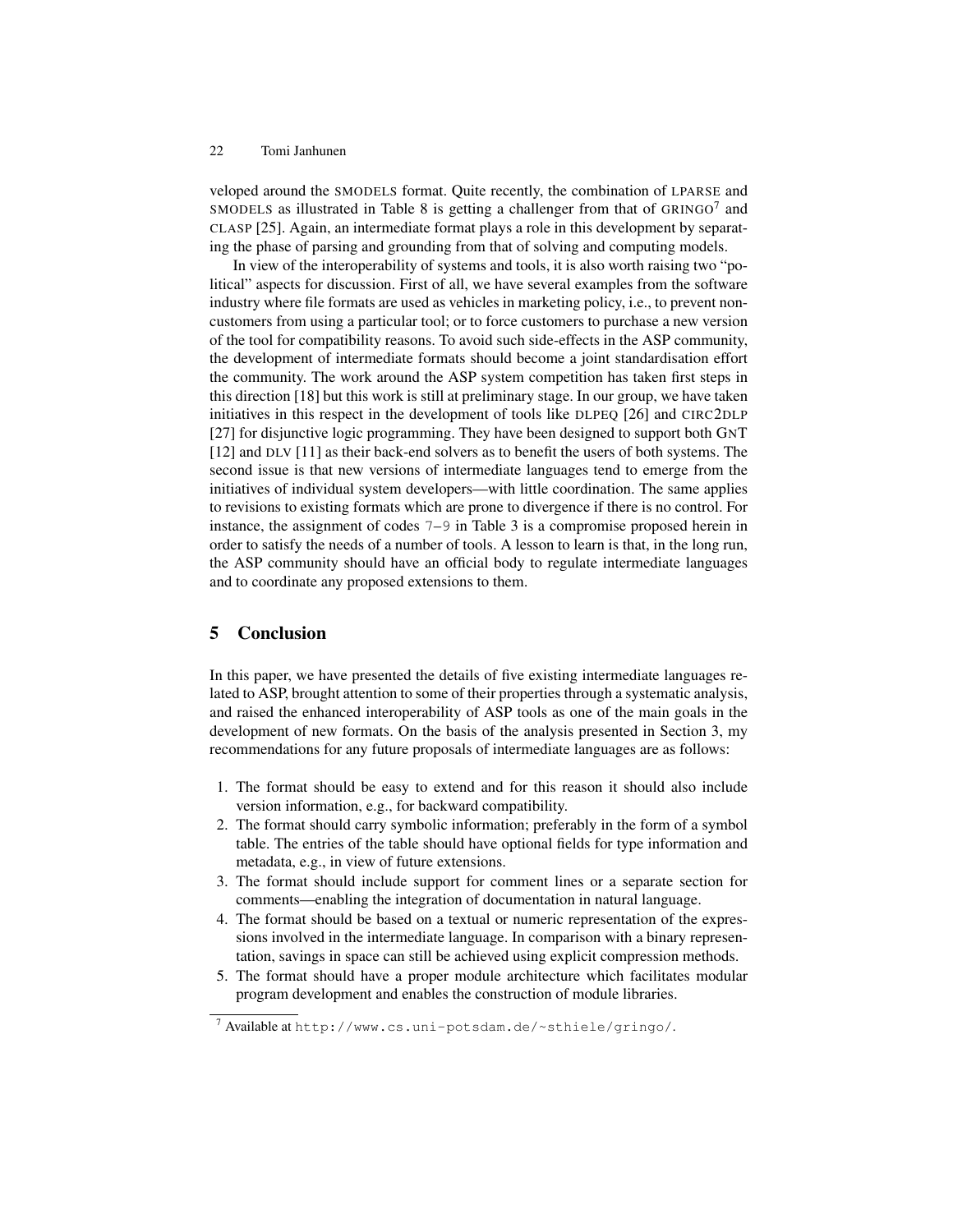The five items above cover most of the aspects raised in the analysis carried out in Section 3. However, one aspect of the format remains open in view of Table 7, i.e., whether to have a numeric low-level file format or one with a more general syntax and symbols as lexical elements. This is somewhat a matter of taste and hence no firm recommendation is spelled out in this respect. It could be even a good idea to have both given translators between the two variants.<sup>8</sup> Nevertheless, the SMODELS and GCORE formats are closest candidates in this respect but as indicated by the recommendations above not totally satisfactory as such—which leaves us with a call for new designs.

It is likely that there are other technical requirements that have not been addressed in this paper and which could serve as a basis for further recommendations. Such factors may also arise in the sequel when ASP evolves as a paradigm. For instance, the support for non-ground representations may become a necessity in the future. There are also other aspects in the development of intermediate formats. Any serious format should be (i) properly published, (ii) provided with basic input/output routines in a number of programming languages, and (iii) equipped with tools, like LPCAT and LPLIST mentioned above, to handle representations in the format. A great deal of organisational work is also required if real *standard formats* are to be developed for the ASP community.

There are also other formats and intermediate languages that can be taken into consideration for the sake of contrast and comparison. In this respect, one candidate is the specification of an on-line library of benchmarks for *satisfiability modulo theories* (SMT-LIB) [28]. However, we excluded the analysis of the SMT-LIB format from the current paper due to its inherent complexity: The format is based on a many-sorted version of first-order logic with equality. In any case, the SMT-LIB format provides an interesting generalisation of propositional theories with external theories and it may provide useful insight how to incorporate external functions and predicates into intermediate languages designed for ASP. In particular, the representation of *aggregates*, such as cardinality and weight constraints introduced above, is of our central interest.

At the moment, the DIMACS/CNF format can be viewed as the de facto standard for representing satisfiability problems for SAT solvers. An interesting question is whether some new intermediate language will reach at least similar status in the ASP community. Hopefully, the five recommendations listed above pave the way in the design of a good candidate for such a language. To this end, it is high time to make serious proposals because expected benefits are manifold. For instance, it is likely that the interoperability of ASP tools is enhanced and the development of ASP solvers is boosted by extensive benchmarking enabled by a standard format. Moreover, a modular format may turn out highly useful in controlling the complexity of grounding which is viewed as a bottleneck of current ASP systems.

### Acknowledgements

This work was partially supported by the Academy of Finland under project #211025 titled "Advanced Constraint Programming Techniques for Large Structured Problems".

<sup>8</sup> Actually, the tools LPLIST and GLPARSE almost provide such facilities for the SMODELS format and the respective fragment of the input language accepted by LPARSE.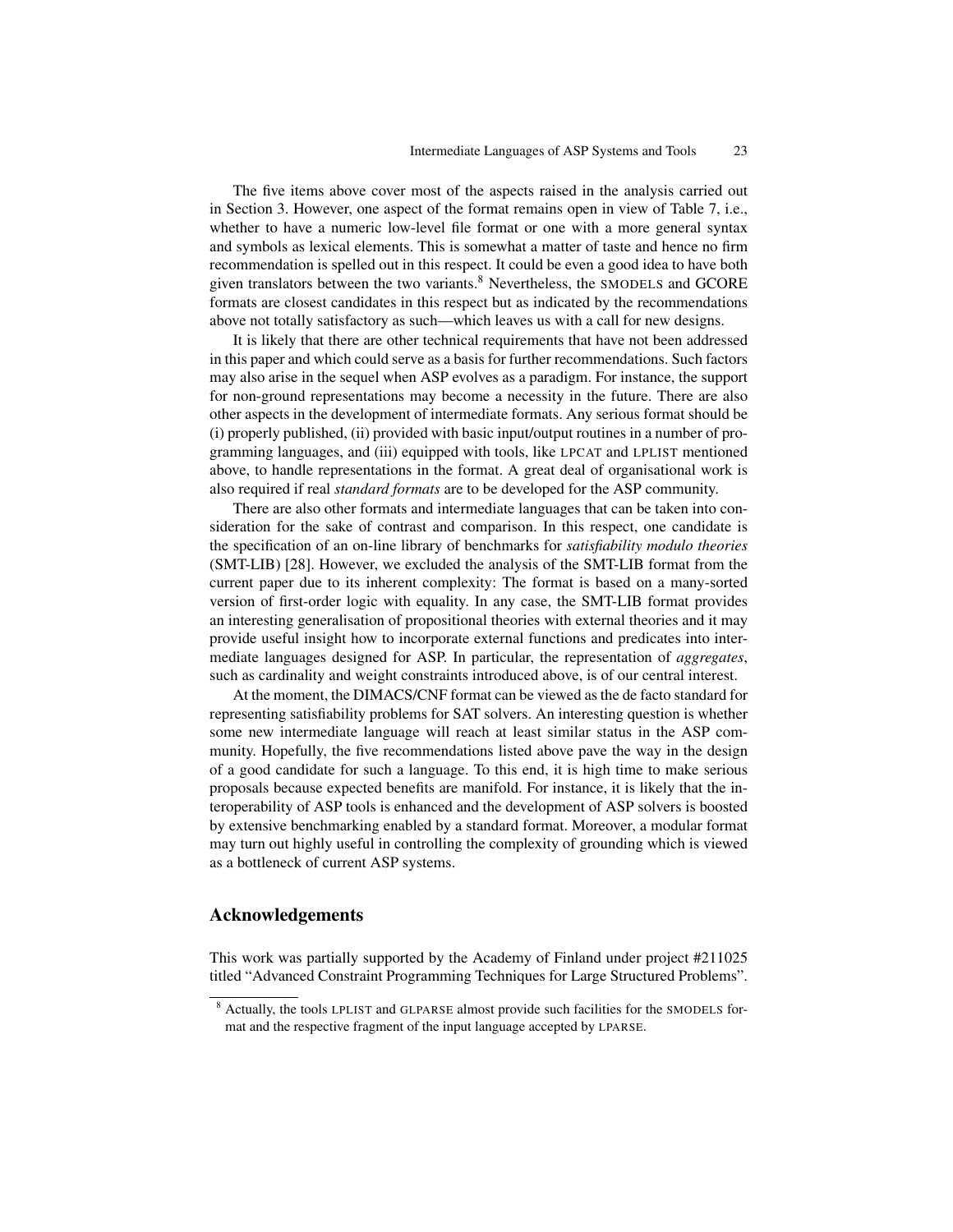### References

- 1. Marek, W., Truszczynski, M.: Stable models and an alternative logic programming paradigm. ´ In: The Logic Programming Paradigm: a 25-Year Perspective. Springer-Verlag (1999) 375– 398
- 2. Niemelä, I.: Logic programs with stable model semantics as a constraint programming paradigm. Annals of Mathematics and Artificial Intelligence 25(3–4) (1999) 241–273
- 3. Gelfond, M., Leone, N.: Logic programming and knowledge representation—the A-Prolog perspective. Artificial Intelligence 138 (2002) 3–38
- 4. Simons, P., Niemelä, I., Soininen, T.: Extending and implementing the stable model semantics. Artificial Intelligence 138(1–2) (2002) 181–234
- 5. Syrjänen, T.: Lparse 1.0 user's manual<sup>9</sup>. Available at the SMODELS website (2001) Appendix B, pp. 86–89.
- 6. DIMACS: Satisfiability suggested format. Available at the ftp server<sup>10</sup> of Rutgers University (1993)
- 7. Clark, K.L.: Negation as failure. In Gallaire, H., Minker, J., eds.: Logic and Data Bases. Plenum Press, New York (1978) 293–322
- 8. Lin, F., Zhao, Y.: ASSAT: Computing answer sets of a logic program by SAT solvers. Artificial Intelligence 157 (2004) 115–137
- 9. Lierler, Y., Maratea, M.: CMODELS-2: SAT-based answer set solver enhanced to non-tight programs. [29] 346–350
- 10. Janhunen, T.: Some (in)translatability results for normal logic programs and propositional theories. Journal of Applied Non-Classical Logics 16(1-2) (2006) 35–86
- 11. Leone, N., Pfeifer, G., Faber, W., Eiter, T., Gottlob, G., Scarcello, F.: The DLV system for knowledge representation and reasoning. ACM Transactions on Computational Logic 7(3) (2006) 499–562
- 12. Janhunen, T., Niemelä, I., Seipel, D., Simons, P., You, J.H.: Unfolding partiality and disjunctions in stable model semantics. ACM Transactions on Computational Logic 7(1) (2006) 1–37
- 13. Koch, C., Leone, N., Pfeifer, G.: Enhancing disjunctive logic programming systems by SAT checkers. Artificial Intelligence 151(1-2) (2003) 177–212
- 14. Junttila, T., Niemelä, I.: Towards an efficient tableau method for boolean circuit satisfiability checking. In Lloyd, J.W., et al., eds.: Proc. of CL 2000. Volume 1861 of LNCS., Springer (2000) 553–567
- 15. Junttila, T.: File format for boolean circuit satisfiability. Available at the BCSAT website<sup>11</sup> (2006)
- 16. Roussel, O.: PB06: Input format<sup>12</sup>. Available at the PB07 website  $(2006)$
- 17. Borchert, P., Anger, C., Schaub, T., Truszczynski, M.: Towards systematic benchmarking in ´ answer set programming: The Dagstuhl initiative. [29] 3–7
- 18. Leone, N., et al.: Core language for ASP solver competitions. Available at the ASPARAGUS website<sup>13</sup> (2004) Minutes of the steering committee meeting at LPNMR'04.
- 19. Namasivayam, G., Liu, L., Truszczynski, M.: Syntax for ground logic programs a proposal. ´ Available at URL $^{14}$  (2006)

<sup>13</sup> http://asparagus.cs.uni-potsdam.de/

<sup>9</sup> http://www.tcs.hut.fi/software/smodels/lparse.ps

<sup>10</sup> ftp://dimacs.rutgers.edu/pub/challenge/satisfiability/

<sup>11</sup> http://www.tcs.hut.fi/~tjunttil/bcsat/

<sup>12</sup> http://www.cril.univ-artois.fr/pb07/pb06\_inputformat.html

<sup>14</sup> http://www.cs.uky.edu/ai/groundlp-grammar-proposal.txt